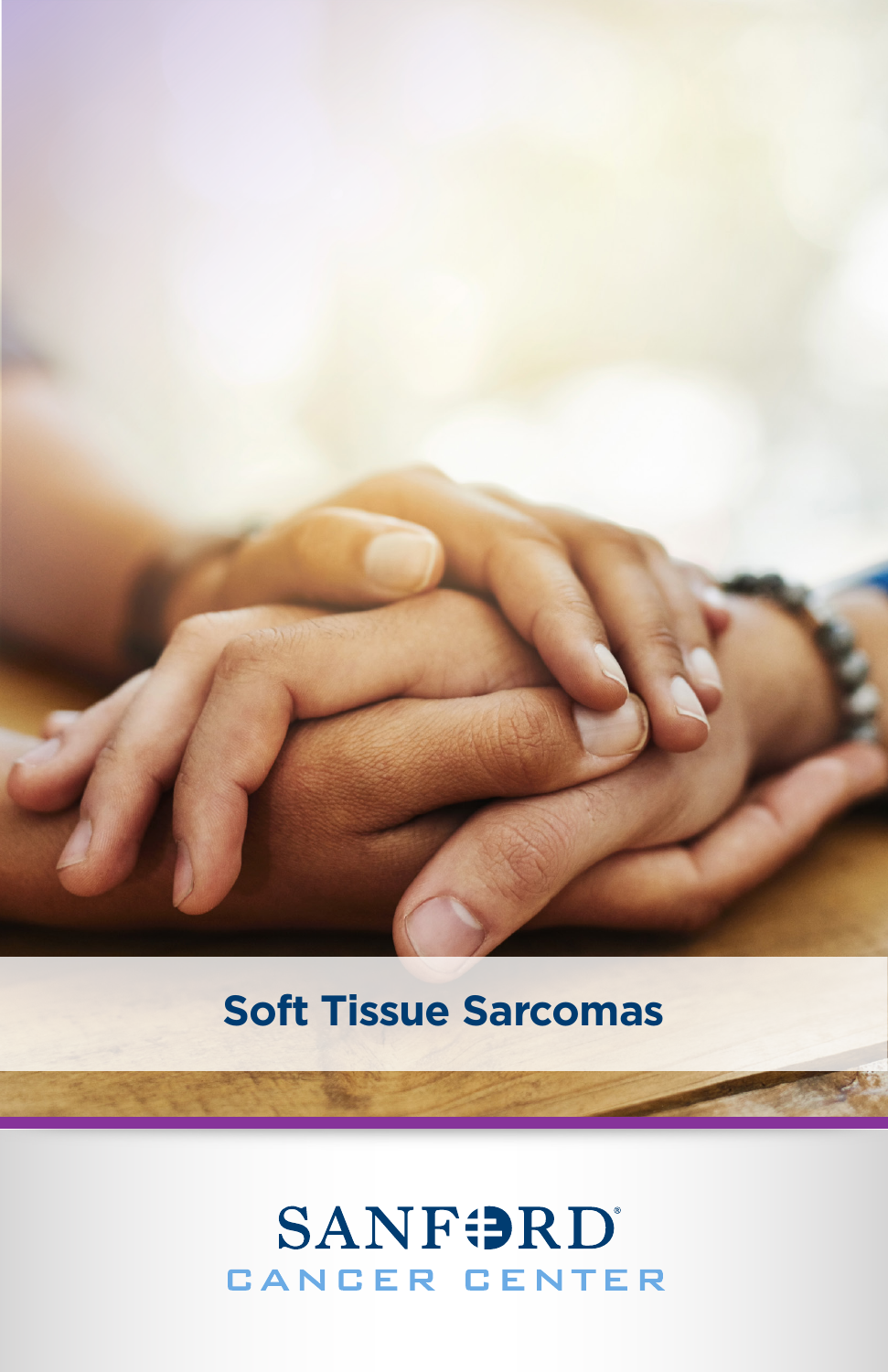## **What Is Soft Tissue Sarcoma?**

Soft tissue sarcoma is a broad term for cancers that start in soft tissues (muscle, tendons, fat, lymph and blood vessels, and nerves). These cancers can develop anywhere in the body but are found mostly in the arms, legs, chest, and abdomen.

There are many types of soft tissue sarcoma. The cells of each type of sarcoma look different under a microscope, based on the type of soft tissue in which the cancer began:

- Childhood Soft Tissue Sarcoma
- Ewing Sarcoma
- Gastrointestinal Stromal Tumor (GIST)
- Kaposi Sarcoma
- Uterine Sarcoma

#### **What Are the Risk Factors for Soft Tissue Sarcomas?**

Anything that increases the chance of getting a disease is called a risk factor. Having a risk factor does not mean that you will get cancer; not having risk factors does not mean that you will not get cancer.

Risk factors for soft tissue sarcoma include the following inherited disorders:

- Retinoblastoma
- Neurofibromatosis type 1 (NF1; von Recklinghausen disease)
- Tuberous sclerosis (Bourneville disease)
- Familial adenomatous polyposis (FAP; Gardner syndrome)
- Li-Fraumeni syndrome
- Werner syndrome (adult progeria)
- Nevoid basal cell carcinoma syndrome (Gorlin syndrome)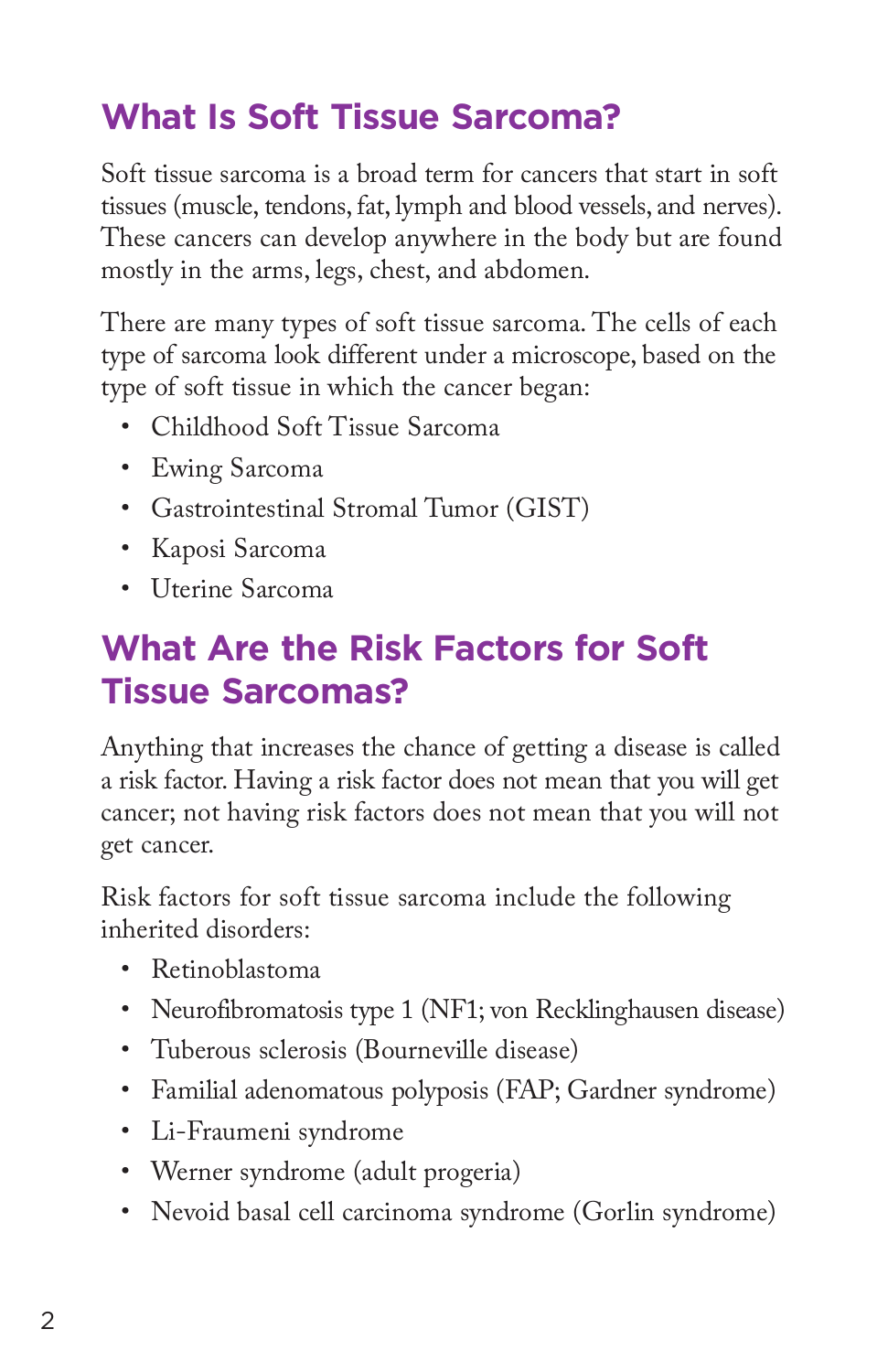Other risk factors for soft tissue sarcoma include the following:

- Past treatment with radiation therapy for certain cancers
- Being exposed to certain chemicals, such as Thorotrast (thorium dioxide), vinyl chloride, or arsenic
- Having swelling (lymphedema) in the arms or legs for a long time

### **What Are the Signs and Symptoms of Soft Tissue Sarcomas?**

A sarcoma may appear as a painless lump under the skin, often on an arm or a leg. Sarcomas that begin in the abdomen may not cause signs or symptoms until they get very big. As the sarcoma grows bigger and presses on nearby organs, nerves, muscles, or blood vessels, signs and symptoms may include:

- Pain
- Trouble breathing

Other conditions may cause the same signs and symptoms.

## **What Tests Are Used to Detect (Find) and Diagnose Sarcomas?**

If your doctor thinks you may have a soft tissue sarcoma, a biopsy will be done. The type of biopsy will be based on the size of the tumor and where it is in the body.

A pathologist views the tissue under a microscope to look for cancer cells and to find out the grade of the tumor. The grade of a tumor depends on how abnormal the cancer cells look under a microscope and how quickly the cells are dividing. High-grade tumors usually grow and spread more quickly than low-grade tumors.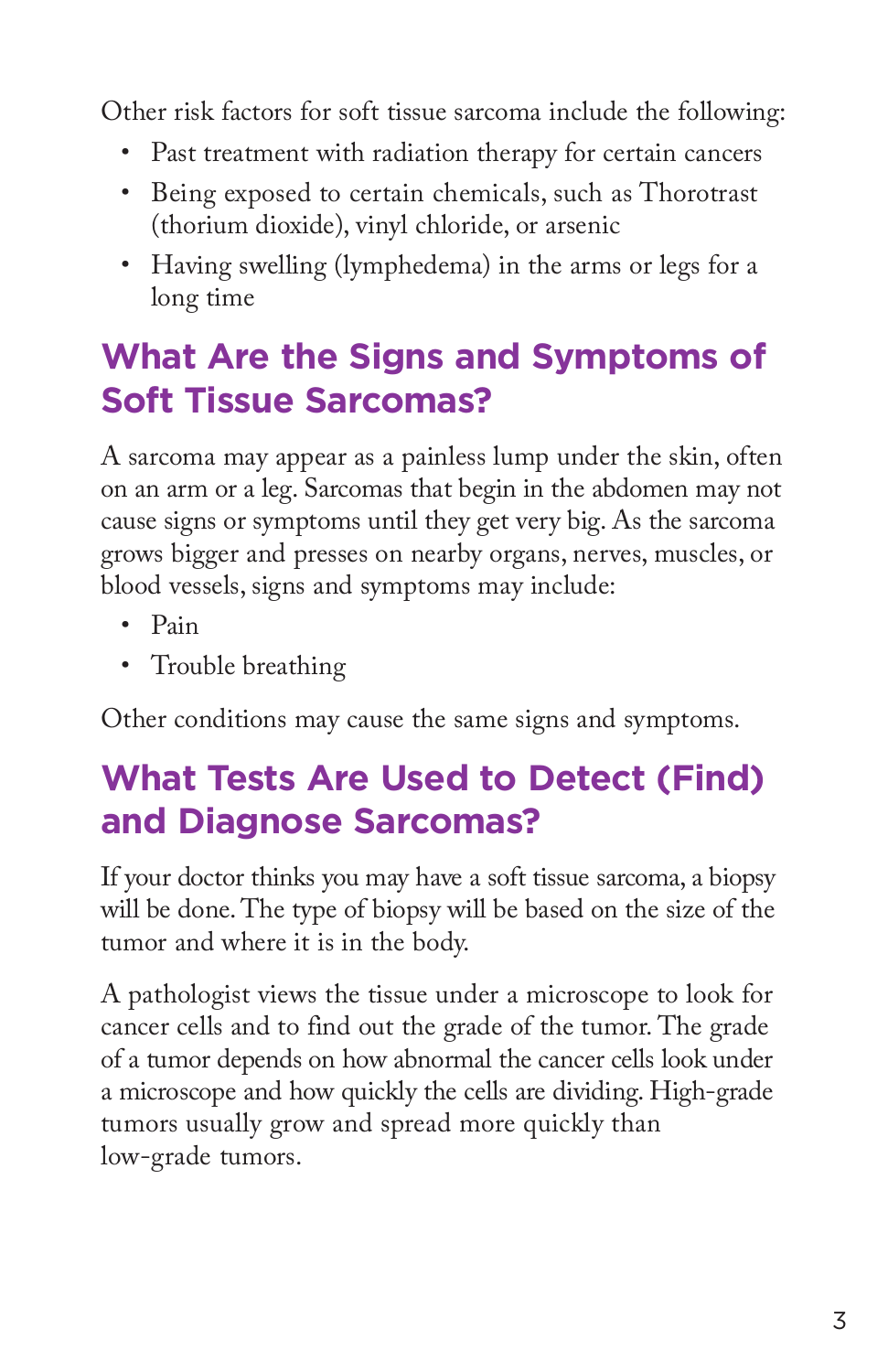# **What Is Staging?**

The process used to find out if cancer has spread within the soft tissue or to other parts of the body is called staging. Staging of soft tissue sarcomas is also based on the grade and size of the tumor, and whether it has spread to the lymph nodes or other parts of the body. The information gathered from the staging process determines the stage of the disease. It is important to know the stage in order to plan treatment.

The following tests and procedures may be used:

- **Physical exam and history**
- **Chest x-ray:** An x-ray of the organs and bones inside the chest. An x-ray is a type of energy beam that can go through the body and onto film, making a picture of areas inside the body.
- **Blood chemistry studies:** A blood sample is checked to measure the amounts of certain substances released into the blood by organs and tissues in the body. An unusual (higher or lower than normal) amount of a substance can be a sign of disease.
- **Complete blood count (CBC):** A procedure in which a sample of blood is drawn and checked for the following:
	- The number of red blood cells, white blood cells, and platelets
	- The amount of hemoglobin (the protein that carries oxygen) in the red blood cells
	- The portion of the blood sample made up of red blood cells
- **CT scan (CAT scan):** A procedure that makes a series of detailed pictures of areas inside of the body, such as the lung and abdomen, taken from different angles. The pictures are made by a computer linked to an x-ray machine. A dye may be injected into a vein or swallowed to help the organs or tissues show up more clearly.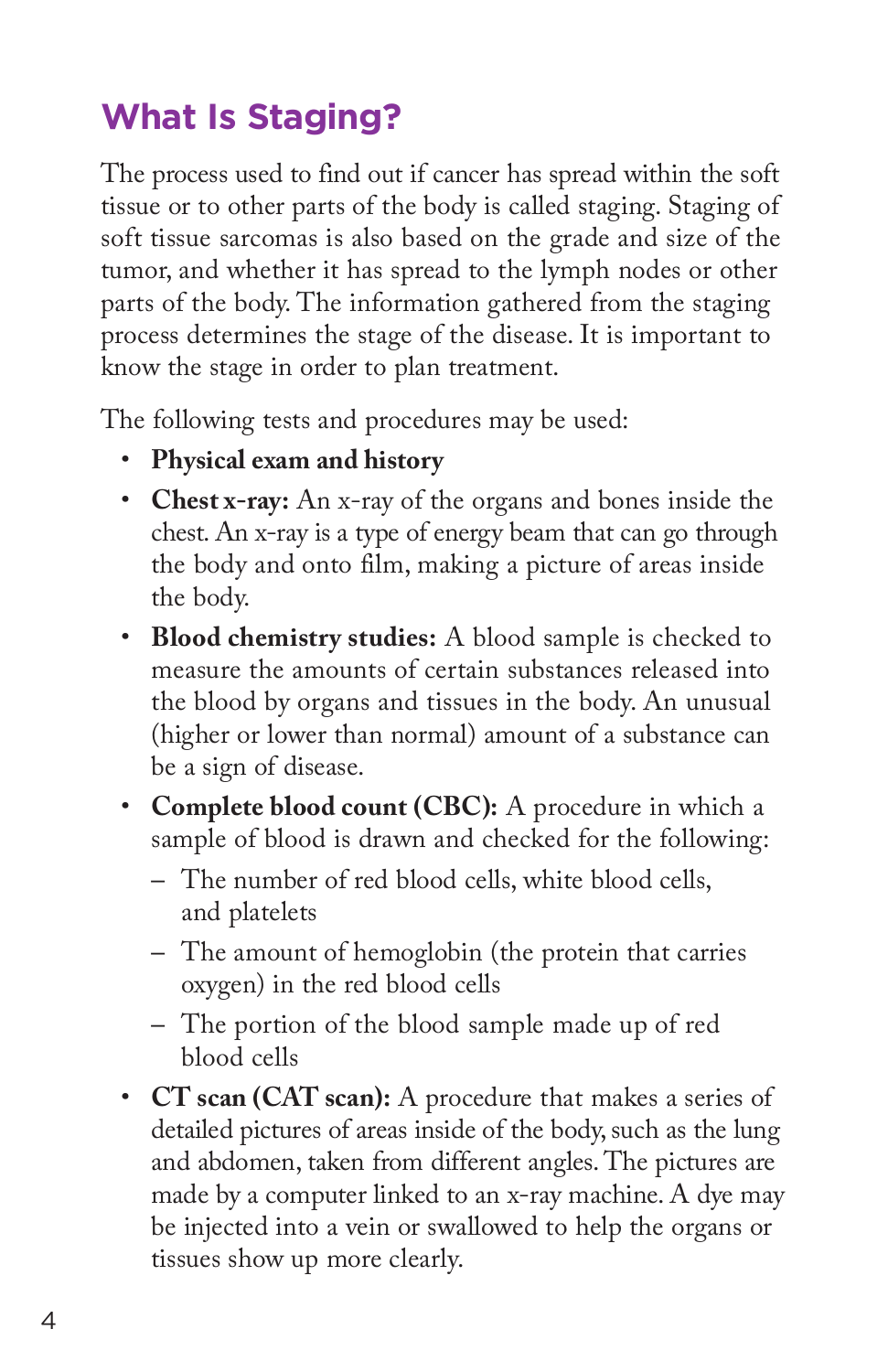- **MRI** (magnetic resonance imaging): A procedure that uses a magnet, radio waves, and a computer to make a series of detailed pictures of areas inside the body.
- **PET scan (positron emission tomography scan):** A procedure to find malignant tumor cells in the body. A small amount of radioactive glucose (sugar) is injected into a vein. The PET scanner rotates around the body and makes a picture of where glucose is being used in the body. Malignant tumor cells show up brighter in the picture because they are more active and take up more glucose than normal cells do.

The results of these tests are viewed together with the results of the tumor biopsy to find out the stage of the soft tissue sarcoma before treatment is given. Sometimes chemotherapy or radiation therapy is given as the initial treatment and afterwards the soft tissue sarcoma is staged again.

### **What Determines How Sarcomas Are Treated and Prognosis?**

In addition to stage (how far the cancer has spread), the grade of the tumor is also important. You may hear the term mitotic rate which tells how quickly the cancer cells are dividing and growing.

The grade of the tumor describes how abnormal the cancer cells look under a microscope and how quickly the tumor is likely to grow and spread. Low grade, mid grade, and high grade are used to describe soft tissue sarcoma.

#### What Are the Stages Used For Soft Tissue Sarcoma?

There is no standard staging system for soft tissue sarcoma of the head, neck, chest, or abdomen. Other types of soft tissue sarcoma may be staged from I  $(1)$  to stage IV  $(4)$ , with stage 4 being the most advanced.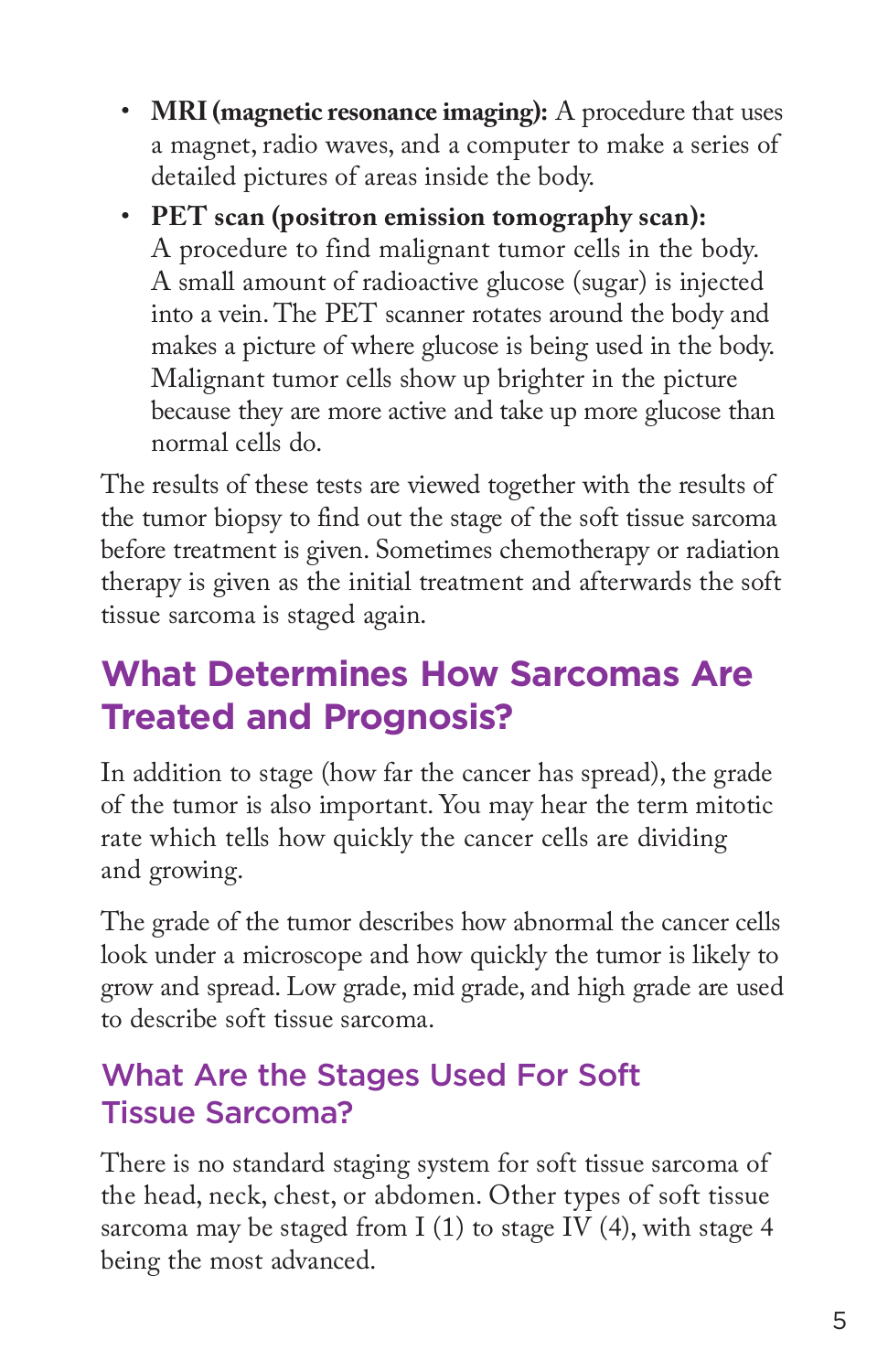#### The treatment options and prognosis (chance of recovery) depend on the following:

- The type of soft tissue sarcoma
- The size, grade, and stage of the tumor
- How fast the cancer cells are growing and dividing
- Where the tumor is in the body
- Whether all of the tumor is removed by surgery
- The patient's age and general health
- Whether the cancer has recurred (come back)

When cancer spreads to another part of the body, it is called metastasis. The metastatic tumor is the same type of cancer as the primary tumor. For example, if soft tissue sarcoma spreads to the lung, the cancer cells in the lung are actually soft tissue sarcoma cells. The disease is soft tissue sarcoma, not lung cancer.

### **How Is Sarcoma Treated?**

Different types of treatments are available for patients with adult soft tissue sarcoma. Some treatments are standard (the currently used treatment), and some are being tested in clinical trials.

#### **Surgery**

Surgery is the most common treatment for adult soft tissue sarcoma. For some soft-tissue sarcomas, removal of the tumor in surgery may be the only treatment needed. The following surgical procedures may be used:

• **Mohs microsurgery:** A procedure in which the tumor is cut from the skin in thin layers. During surgery, the edges of the tumor and each layer of tumor removed are viewed through a microscope to check for cancer cells. Layers continue to be removed until no more cancer cells are seen. This type of surgery removes as little normal tissue as possible and is often used where appearance is important, such as on the skin.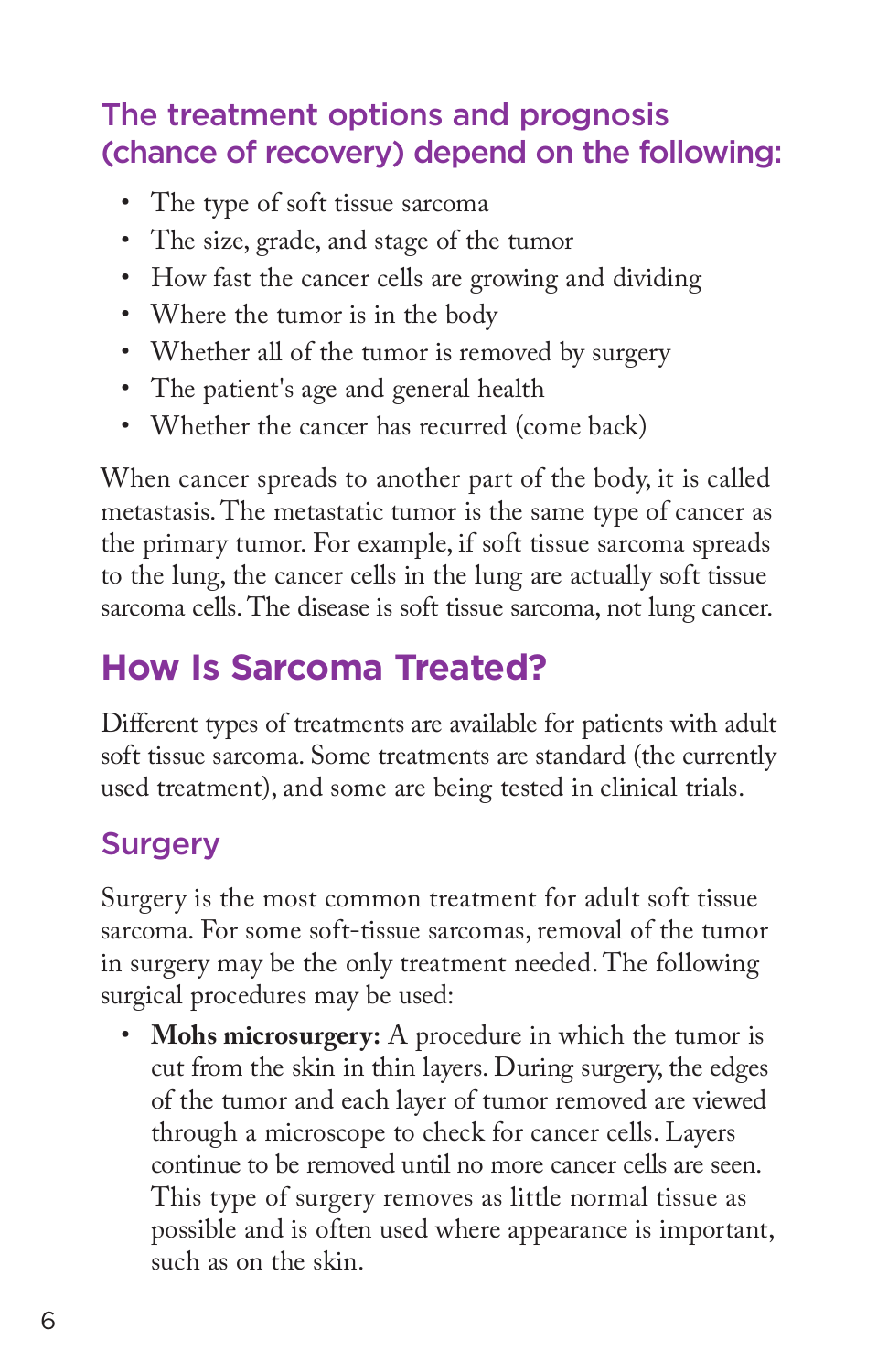- **Wide local excision:** Removal of the tumor along with some normal tissue around it. For tumors of the head, neck, abdomen, and trunk, as little normal tissue as possible is removed.
- **Limb-sparing surgery:** Removal of the tumor in an arm or leg without amputation, so the use and appearance of the limb is saved. Radiation therapy or chemotherapy may be given first to shrink the tumor. The tumor is then removed in a wide local excision. Tissue and bone that are removed may be replaced with a graft using tissue and bone taken from another part of the patient's body, or with an implant such as artificial bone.
- **Amputation:** Surgery to remove part or all of a limb or appendage, such as an arm or leg. Amputation is rarely used to treat soft tissue sarcoma of the arm or leg.
- **Lymphadenectomy:** A surgical procedure in which lymph nodes are removed and a sample of tissue is checked under a microscope for signs of cancer. This procedure is also called a lymph node dissection.

#### Radiation Therapy

Radiation therapy is a cancer treatment that uses high-energy x-rays or other types of radiation to kill cancer cells or keep them from growing.

#### **Chemotherapy**

Chemotherapy is a cancer treatment that uses drugs to stop the growth of cancer cells, either by killing the cells or by stopping them from dividing.

#### Targeted Therapy

Targeted therapy is a type of treatment that uses drugs or other substances to identify and attack specific cancer cells without harming normal cells.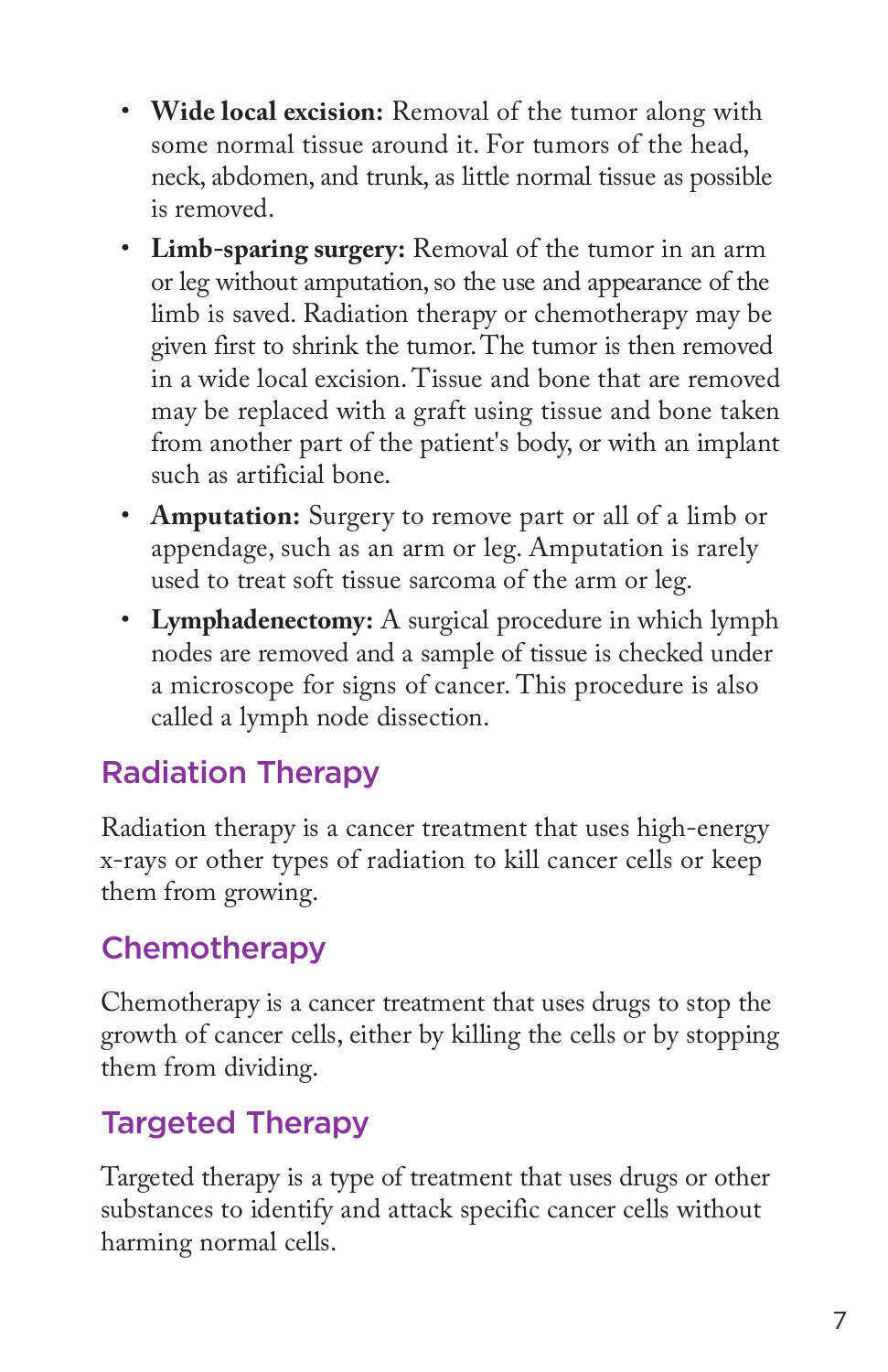### **Follow-Up Tests May Be Needed**

Some of the tests that were done to diagnose the cancer or to find out the stage of the cancer may be repeated. Some tests will be repeated in order to see how well the treatment is working. Decisions about whether to continue, change, or stop treatment may be based on the results of these tests.

Support is available for coping with changes that may have happened because of cancer treatment. Your healthcare team can offer ideas as well as a plan of care for long-term follow-up.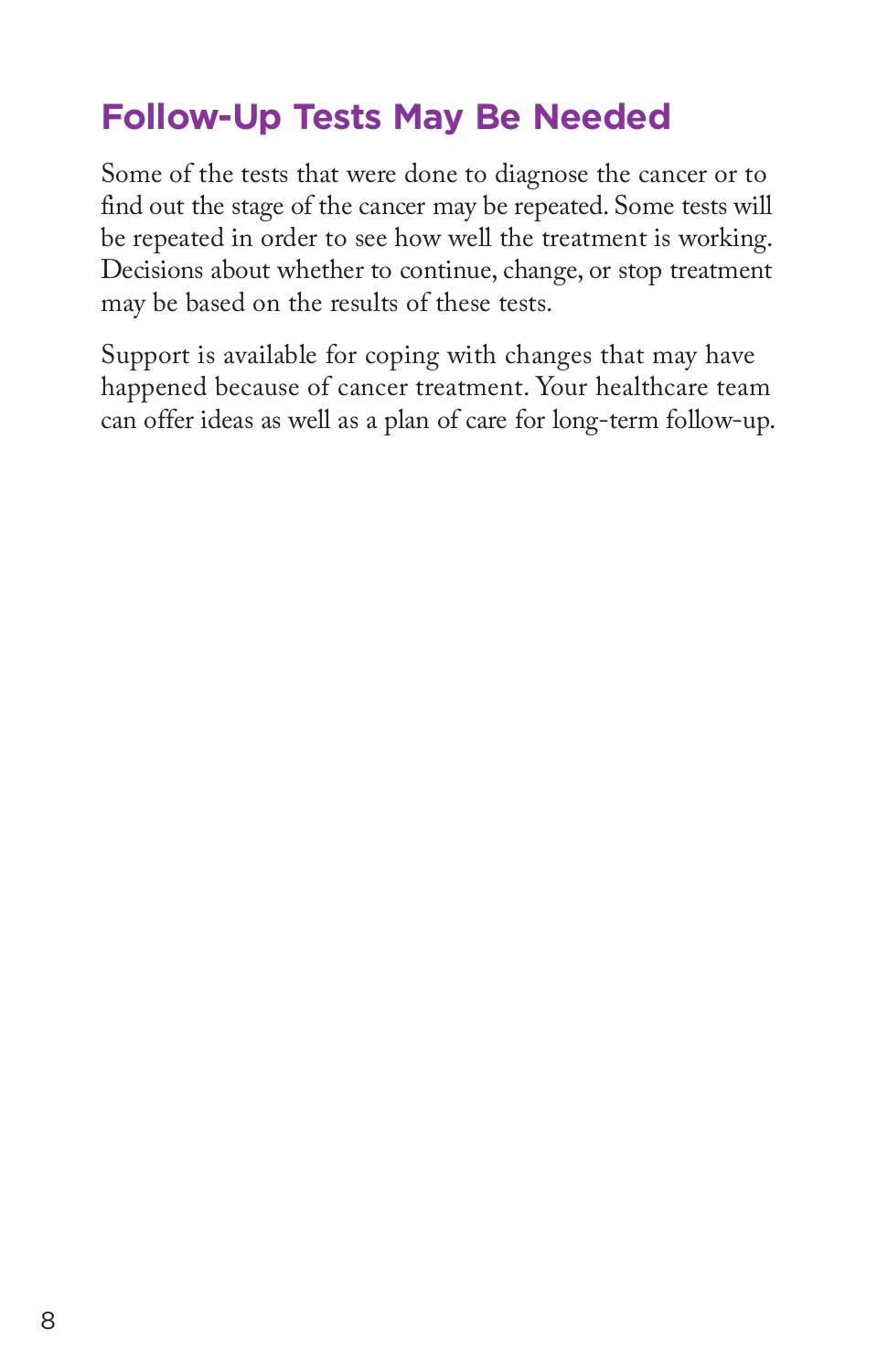# **Clinical Trials**

Clinical trials are done to find out if new cancer treatments are safe and effective or better than the standard treatment.

People who take part in a clinical trial may receive:

- The standard drugs alone or
- The standard drugs plus the new treatment being studied

Many of today's standard treatments for cancer are based on earlier clinical trials.

**Ask if there is a clinical trial right for you.**

Taking part in a clinical trial helps improve the way cancer will be treated in the future. Even when clinical trials do not lead to effective new treatments, they often answer important questions and help move research forward.

Some clinical trials only include people who have not yet received treatment. Other trials test treatments for those whose cancer has not gotten better. There are also clinical trials that test new ways to stop cancer from coming back or reduce the side effects of cancer treatment.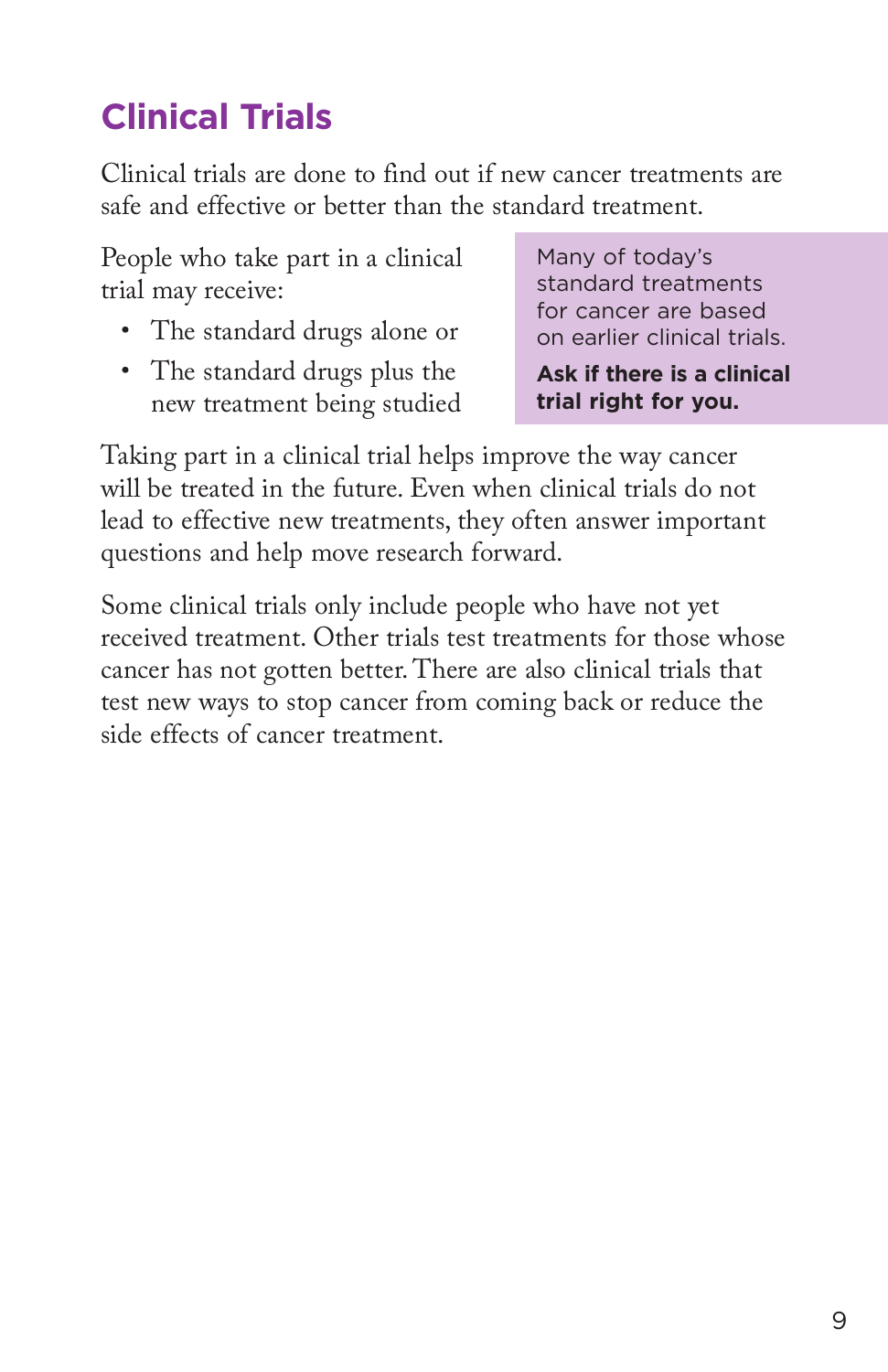#### **To Learn More About Soft Tissue Sarcomas**

**American Cancer Society** https://www.cancer.org/

**National Cancer Institute** https://www.cancer.gov/

**National Comprehensive Cancer Network Guidelines for Patients** https://www.nccn.org/patients/guidelines/cancers.aspx

**MedlinePlus** https://medlineplus.gov/

### **Common Questions**

What does the pathology report say?

What is the stage of my cancer?

What are my goals for treatment?

What are my treatment choices?

What kind of support services are available for me about finances, emotions, spiritual questions, etc.?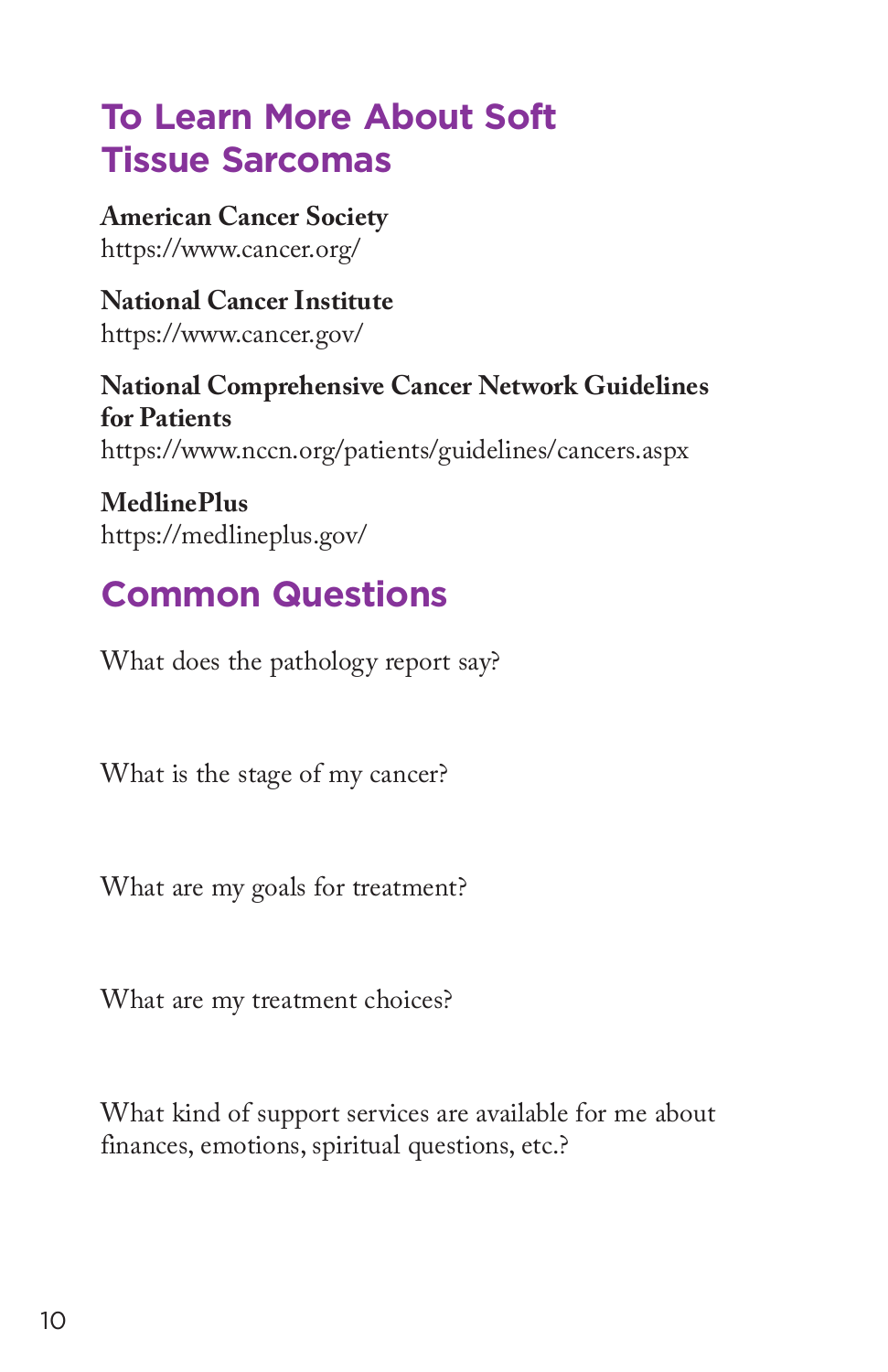| My Health Care Team                   | <b>Contact Information</b> |
|---------------------------------------|----------------------------|
| Surgeon:                              |                            |
| Medical Oncologist:                   |                            |
| Radiation Oncologist:                 |                            |
| Primary Care Doctor:                  |                            |
| Navigator:                            |                            |
| Nurse:                                |                            |
| Registered Dietitian<br>Nutritionist: |                            |
| Other:                                |                            |
| Other:                                |                            |

Adapted from: PDQ Soft Tissue Sarcoma Treatment. Bethesda, MD: National Cancer Institute.